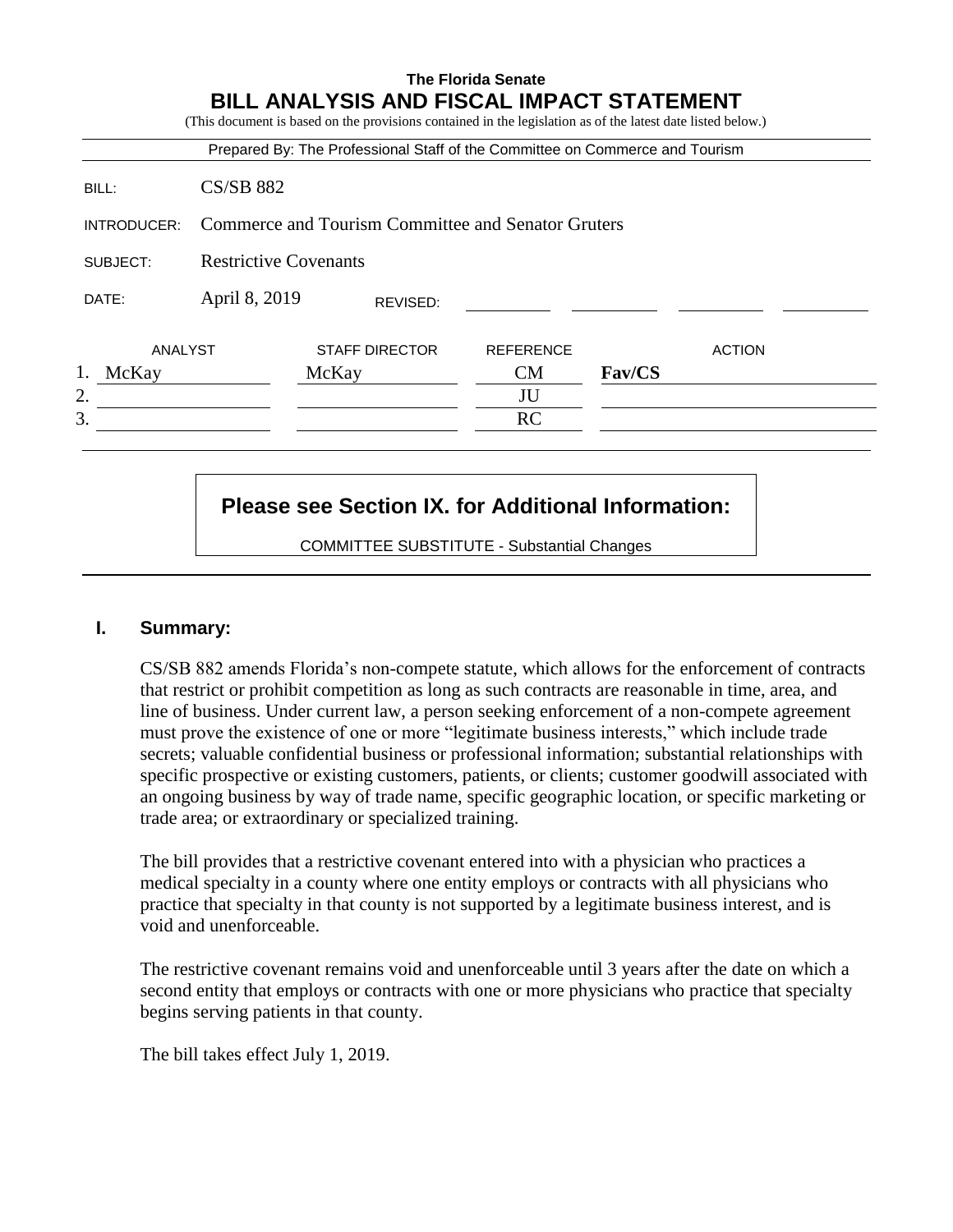## **II. Present Situation:**

### **Contracts in Restraint of Trade or Commerce**

Generally, a contract in restraint of trade or commerce in Florida is unlawful.<sup>1</sup> However, noncompetition restrictive covenants contained in employment agreements that are reasonable in time, area, and line of business are not prohibited, pursuant to s. 542.335, F.S. In any action concerning enforcement of a restrictive covenant, a court may not enforce a restrictive covenant unless it is set forth in a writing signed by the person against whom enforcement is sought, and the person seeking enforcement of a restrictive covenant must prove the existence of one or more legitimate business interests justifying the restrictive covenant. The term "legitimate business interest" includes, but is not limited to:

- Trade secrets; $2$
- Valuable confidential business or professional information that otherwise does not qualify as trade secrets;
- Substantial relationships with specific prospective or existing customers, patients, or clients;
- Customer, patient, or client goodwill associated with:
	- o An ongoing business or professional practice, by way of trade name, trademark, service mark, or "trade dress";
	- o A specific geographic location; or
	- o A specific marketing or trade area; or
- Extraordinary or specialized training.<sup>3</sup>

Any restrictive covenant not supported by a legitimate business interest is unlawful and is void and unenforceable. A person seeking enforcement of a restrictive covenant must prove that the contractually specified restraint is reasonably necessary to protect the legitimate business interest or interests justifying the restriction.

In determining the reasonableness in time of a post-term restrictive covenant not predicated upon the protection of trade secrets, a court must apply specified rebuttable presumptions, and must presume as reasonable in time any restraint 6 months or less in duration, and presume as unreasonable in time any restraint more than 2 years in duration. In the case of a restrictive covenant sought to be enforced against a former distributor, dealer, franchisee, or licensee of a trademark or service mark and not associated with certain sales, a court must presume as reasonable in time any restraint 1 year or less in duration, and presume as unreasonable in time any restraint more than 3 years in duration. In the case of a restrictive covenant sought to be enforced against the seller of certain assets, a court must presume as reasonable in time any restraint 3 years or less in duration and must presume as unreasonable in time any restraint more than 7 years in duration. In determining the reasonableness in time of a postterm restrictive covenant predicated upon the protection of trade secrets, a court must presume as reasonable in

 $\overline{a}$ 

 $1$  Section 542.18, F.S.

<sup>2</sup> Section 688.002, F.S., defines a trade secret as information, including a formula, pattern, compilation, program, device, method, technique, or process that derives independent economic value, actual or potential, from not being generally known to, and not being readily ascertainable by proper means by, other persons who can obtain economic value from its disclosure or use; and is the subject of efforts that are reasonable under the circumstances to maintain its secrecy.

 $3$  Section 542.335(1)(b), F.S.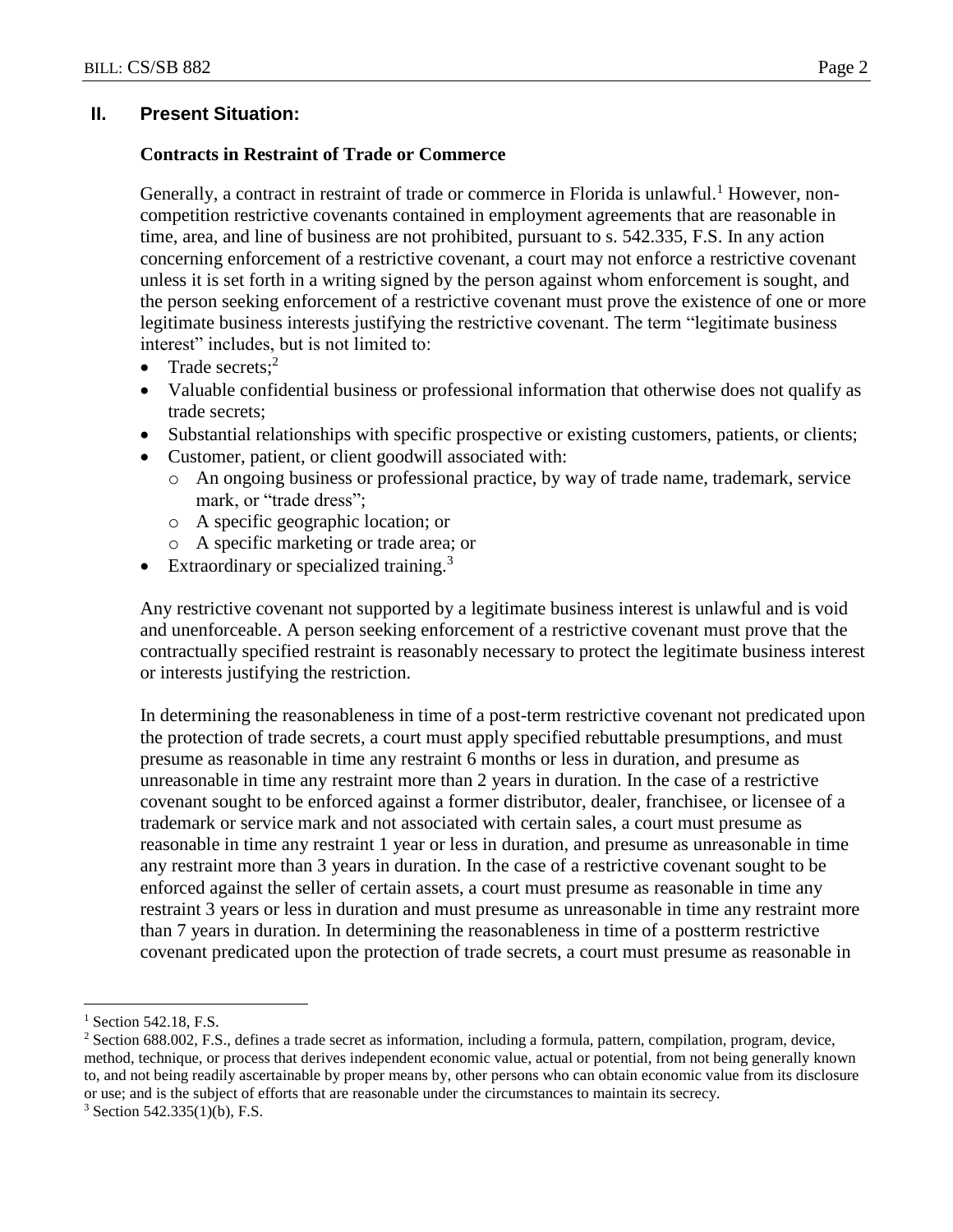time any restraint of 5 years or less, and presume as unreasonable in time any restraint of more than 10 years.

A court must not refuse enforcement of a restrictive covenant on the ground that the person seeking enforcement is a third-party beneficiary of such contract or is an assignee or successor to a party to such contract. In determining the enforceability of a restrictive covenant, a court must not consider any individualized economic or other hardship that might be caused to the person against whom enforcement is sought, may consider as a defense the fact that the person seeking enforcement no longer continues in business in the area or line of business that is the subject of the action to enforce the restrictive covenant, and must consider all other pertinent legal and equitable defenses, and the effect of enforcement upon the public health, safety, and welfare.

A court must construe a restrictive covenant in favor of providing reasonable protection to all legitimate business interests established by the person seeking enforcement, and must not employ any rule of contract construction that requires the court to construe a restrictive covenant narrowly, against the restraint, or against the drafter of the contract. No court may refuse enforcement of an otherwise enforceable restrictive covenant on the ground that the contract violates public policy unless such public policy is articulated specifically by the court and the court finds that the specified public policy requirements substantially outweigh the need to protect the legitimate business interest or interests established by the person seeking enforcement of the restraint.

A court must enforce a restrictive covenant by any appropriate and effective remedy. In the absence of a contractual provision authorizing an award of attorney's fees and costs to the prevailing party, a court may award attorney's fees and costs to the prevailing party in any action seeking enforcement of, or challenging the enforceability of, a restrictive covenant.

## **III. Effect of Proposed Changes:**

The bill provides that a restrictive covenant entered into with a physician licensed under Chapter 458 (Medical Practice) or Chapter 459 (Osteopathic Medicine) of the Florida Statutes, who practices a medical specialty in a county where one entity employs or contracts with all physicians who practice that specialty in that county is not supported by a legitimate business interest, and is void and unenforceable.

The restrictive covenant remains void and unenforceable until 3 years after the date on which a second entity that employs or contracts with one or more physicians who practice that specialty begins serving patients in that county.

The bill takes effect July 1, 2019.

## **IV. Constitutional Issues:**

A. Municipality/County Mandates Restrictions:

None.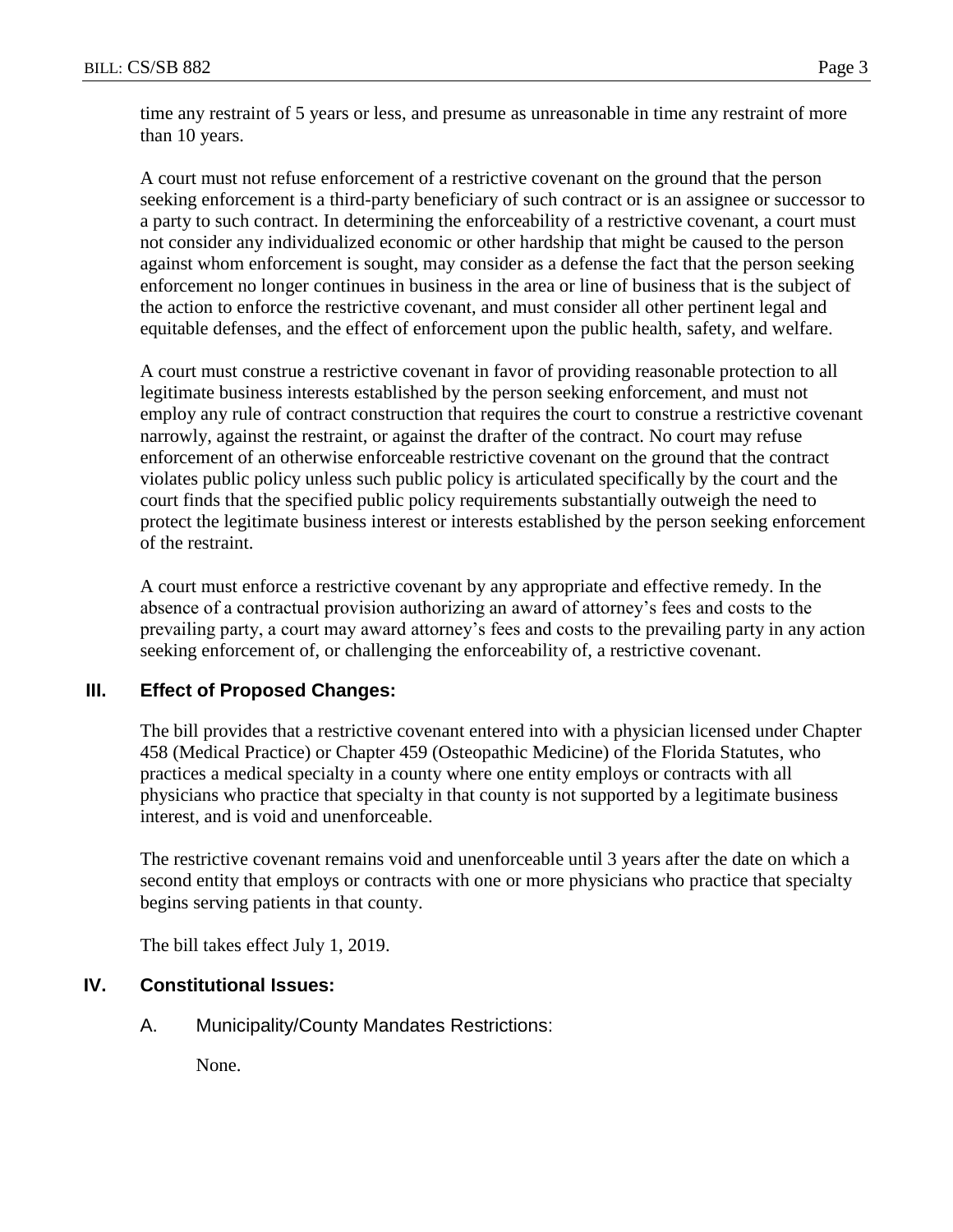B. Public Records/Open Meetings Issues:

None.

C. Trust Funds Restrictions:

None.

D. State Tax or Fee Increases:

None.

E. Other Constitutional Issues:

### *Retroactive vs Prospective Application*

The bill provides an effective date of July 1, 2019, but does not specifically address whether the new provision deeming certain restrictive covenants void and unenforceable is to be applied retroactively to contracts already in effect on July 1, 2019, or prospectively to contracts entered into on or after July 1, 2019.

Florida courts use a two-prong test for determining whether statutes should be applied retroactively.<sup>4</sup> The first is whether there is clear legislative intent to apply the statute retrospectively. The general rule is that in the absence of clear legislative intent to the contrary, a law affecting substantive rights, liabilities and duties is presumed to apply prospectively. If the legislation clearly expresses an intent that it apply retroactively, then the second inquiry is whether retroactive application is constitutionally permissible.<sup>5</sup> The presumption against retroactivity is only a default rule of statutory construction; the essential purpose of statutory construction is to determine legislative intent.<sup>6</sup>

### *Impairment of Contract*

The United States Constitution and the Florida Constitution prohibit the state from passing any law impairing the obligation of contracts.<sup>7</sup> "[T]he first inquiry must be whether the state law has, in fact, operated as a substantial impairment of a contractual relationship. The severity of the impairment measures the height of the hurdle the state legislation must clear."<sup>8</sup> If a law does impair contracts, the courts will assess whether the law is deemed reasonable and necessary to serve an important public purpose.<sup>9</sup> The factors that a court will consider when balancing the impairment of contracts with the public purpose include:

 $\overline{a}$ 

*<sup>4</sup> Metropolitan Dade County v. Chase Federal Housing Corp.,* 737 So. 2d 494, 499 (Fla. 1999).

<sup>5</sup> *Id.*

<sup>6</sup> *Id,* at 500.

<sup>7</sup> U.S. Const. Article I, s. 10; Art. I, s. 10, Fla. Const.

<sup>8</sup> *Pomponio v Claridge of Pompano Condominium, Inc.*, 378 So. 2d 774, 779 (Fla. 1979) (quoting *Allied Structural Steel Co. v. Spannaus*, 438 U.S. 234, 244-45 (1978)). *See also General Motors Corp. v. Romein,* 503 U.S. 181 (1992).

<sup>9</sup> *Park Benziger & Co. v. Southern Wine & Spirits, Inc.*, 391 So. 2d 681, 683 (Fla. 1980); *Yellow Cab Co. of Dade County v. Dade County,* 412 So. 2d 395, 397 (Fla. 3rd DCA 1982) (citing *United States Trust Co. v. New Jersey*, 431 U.S. 1 (1977)).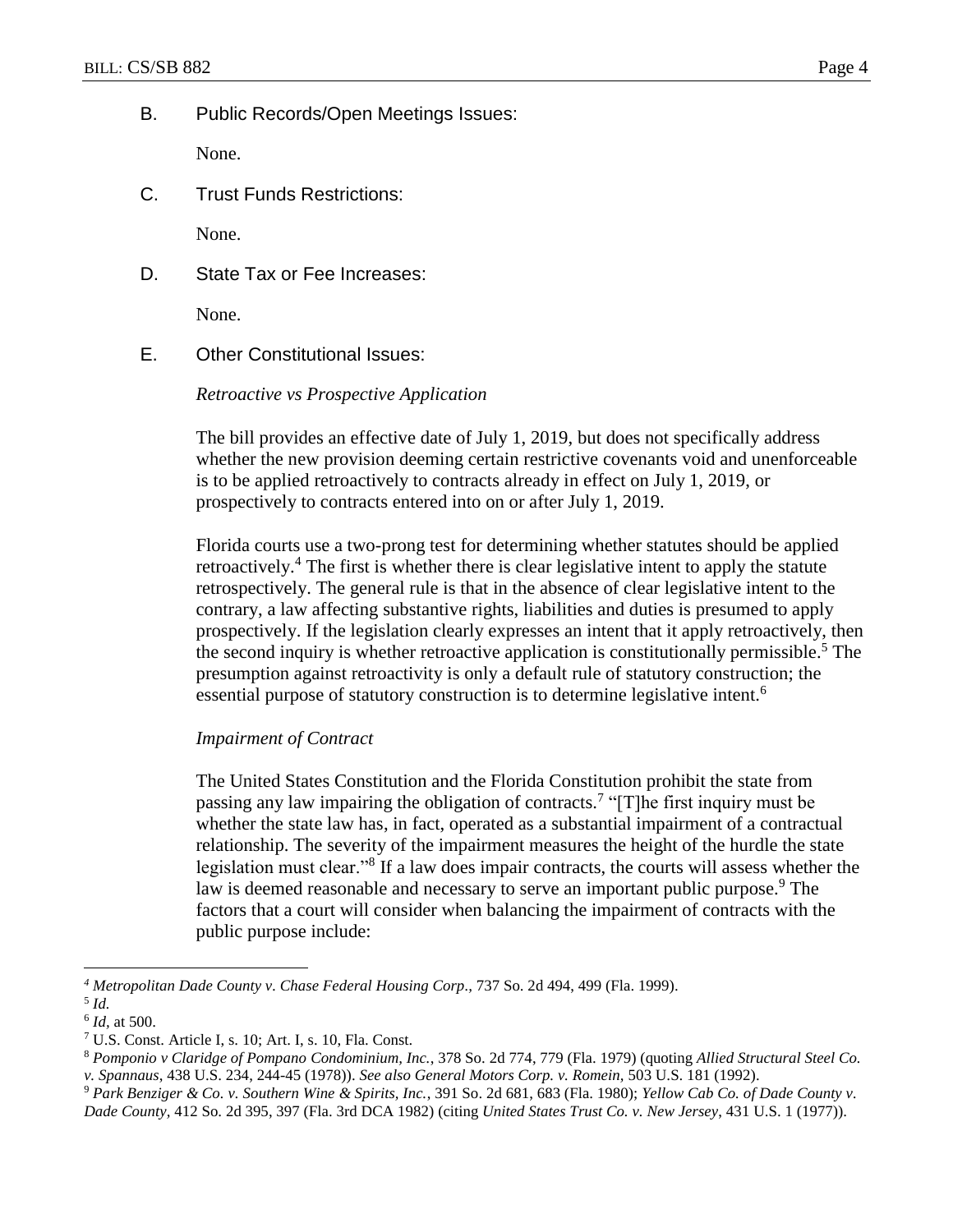- Whether the law was enacted to deal with a broad, generalized economic or social problem;
- Whether the law operates in an area that was already subject to state regulation at the time the parties undertook their contractual obligations, or whether it invades an area never before subject to regulation; and
- Whether the law results in a temporary alteration of the contractual relationships of those within its scope, or whether it permanently and immediately changes those contractual relationships, irrevocably and retroactively.<sup>10</sup>

## **V. Fiscal Impact Statement:**

A. Tax/Fee Issues:

None.

B. Private Sector Impact:

Indeterminate.

C. Government Sector Impact:

None.

## **VI. Technical Deficiencies:**

None.

## **VII. Related Issues:**

The bill deems certain restrictive covenants, which might otherwise be enforceable under s. 542.335, F.S., as "void and unenforceable" until 3 years after a date determined by the actions of private actors and entities. In effect, the enforceability of specific restrictive covenants for medical specialties would be determined not by the law as defined by the Legislature, but would be determined by, and would require knowledge of, the actions of private actors and entities, on particular dates, on a county by county basis. The bill therefore appears to create potential issues of notice, in determining when or if certain restrictive covenants are enforceable.

## **VIII. Statutes Affected:**

This bill creates section 542.336 of the Florida Statutes.

 $\overline{a}$ 

<sup>10</sup> *See supra* note 8.